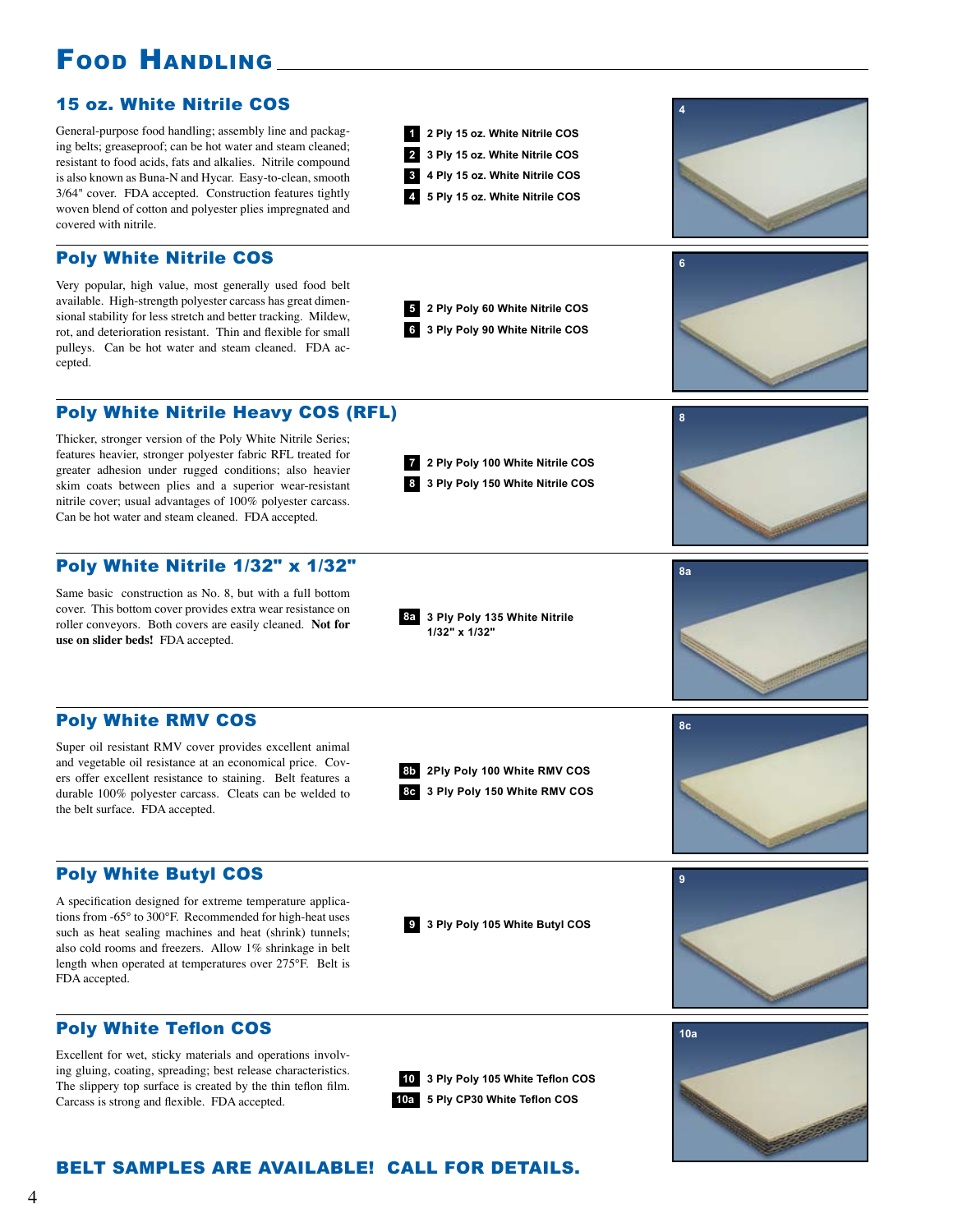# FOOD HANDLING / LIGHT DUTY



### Fabsyn™ White Nitrile "Corrugated"

Manufactured by our Fabflex Division in Boise, Idaho, the cover of the Fabsyn food grade "Corrugated" No. 13a has integrally molded round ribs 1/16" high on 1/4" spacing center-to-center. Designed to provide positive discharge for sliced and diced food products. The 13a is FDA approved and resistant to vegetable and animal oils. Also see pages 28 and 29 for other Fabflex products.

#### Fabsyn™ White Nitrile "Asendor"

Same basic construction as No. 13a, but with round ribs 1/8" high on 1" spacing. The "Asendor" No. 13b is designed for incline conveying of small and medium-size food products. Its special rib profile reduces resonance on return idlers and offers more resistance to wear and abrasion. Round ribs also reduce bruising of food products. FDA approved. Also see pages 28 and 29 for other Fabflex products.

#### Fabsyn™ White Nitrile "Top Flight"

The patented design of our "Top Flight" No. 13c runs on all types of conveyors without special idlers. Lateral cleats 3/16" high on 6" centers intersect with longitudinal 3/16" high cleats on 4" centers. Raised buttons at the corners of the pattern allow for the drainage of wet product. It is an excellent replacement for other cleated belts or flat belts where roll-back of product is a problem. FDA approved.

## Fabsyn™ White Nitrile "Crosstop"

The integrally molded 3/8" x 3/8" cleats of the "Crosstop" No. 13d taper down to 1/4". Its open 8" x 8" pattern allows water drainage and ease of cleaning. It provides constant belt support from the conveyor return idlers and has the characteristic of running as smooth and effortlessly as a flat belt. FDA approved. Also see pages 28 and 29 for other Fabflex products.

## Poly Green and Tan Nitrile COS

Green and tan belts are popular on inspection lines because they are less tiresome on the inspectors' eyes. Also, tan is commonly used in fruit and vegetable processing because of its greater resistance to staining. Both belts feature strong, all-polyester carcasses. FDA accepted.

**13a 2 Ply Fabsyn Corrugated White Nitrile COS**



**13c 2Ply Fabsyn Top Flight White Nitrile COS**



**13a**

**13b**

**13d 2 Ply Fabsyn Crosstop White Nitrile COS**

**3 Ply 150 Tan Nitrile COS 15a 3 Ply 90 Green Nitrile COS 14**



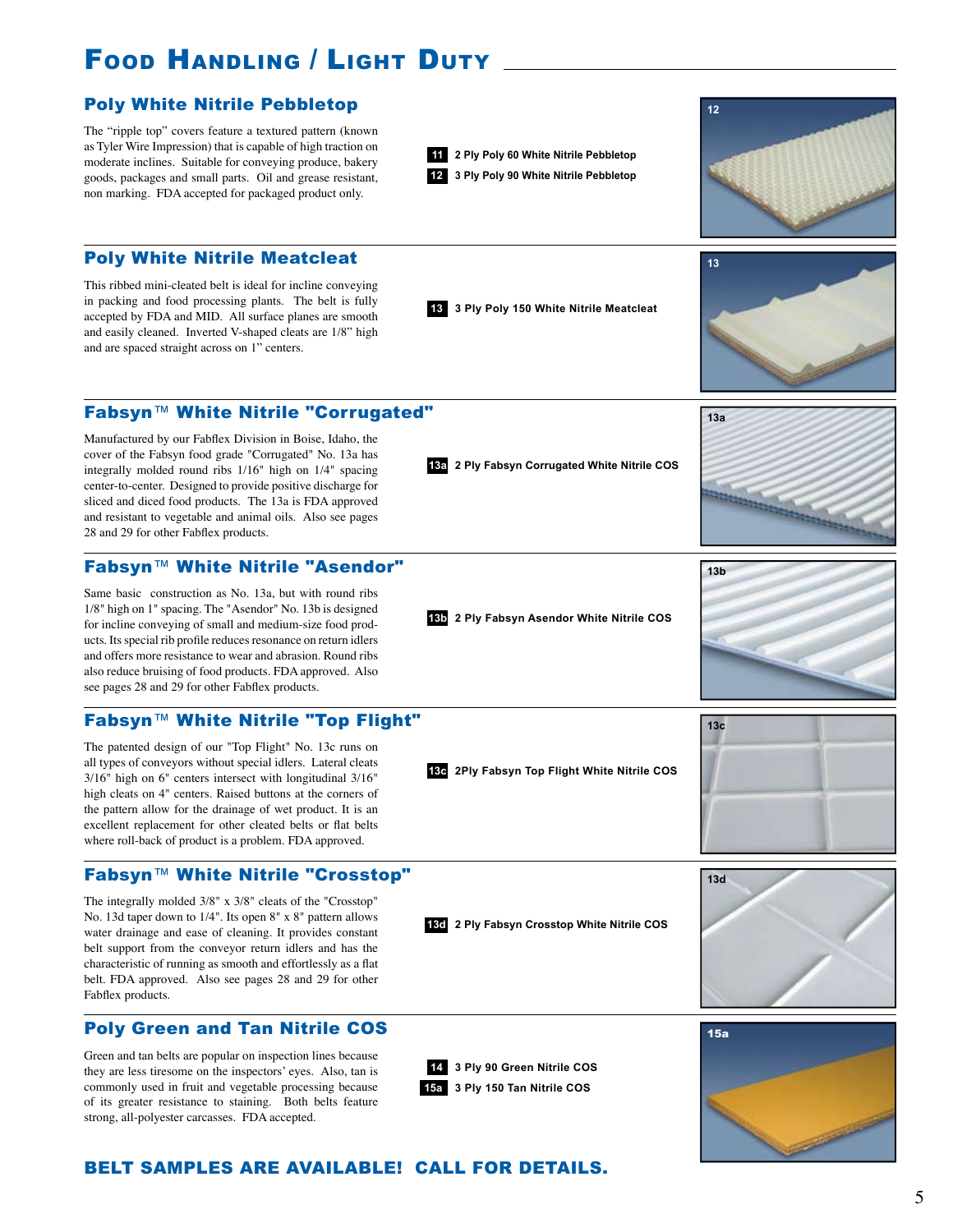# Air Permeable Fabrics / Food Handling